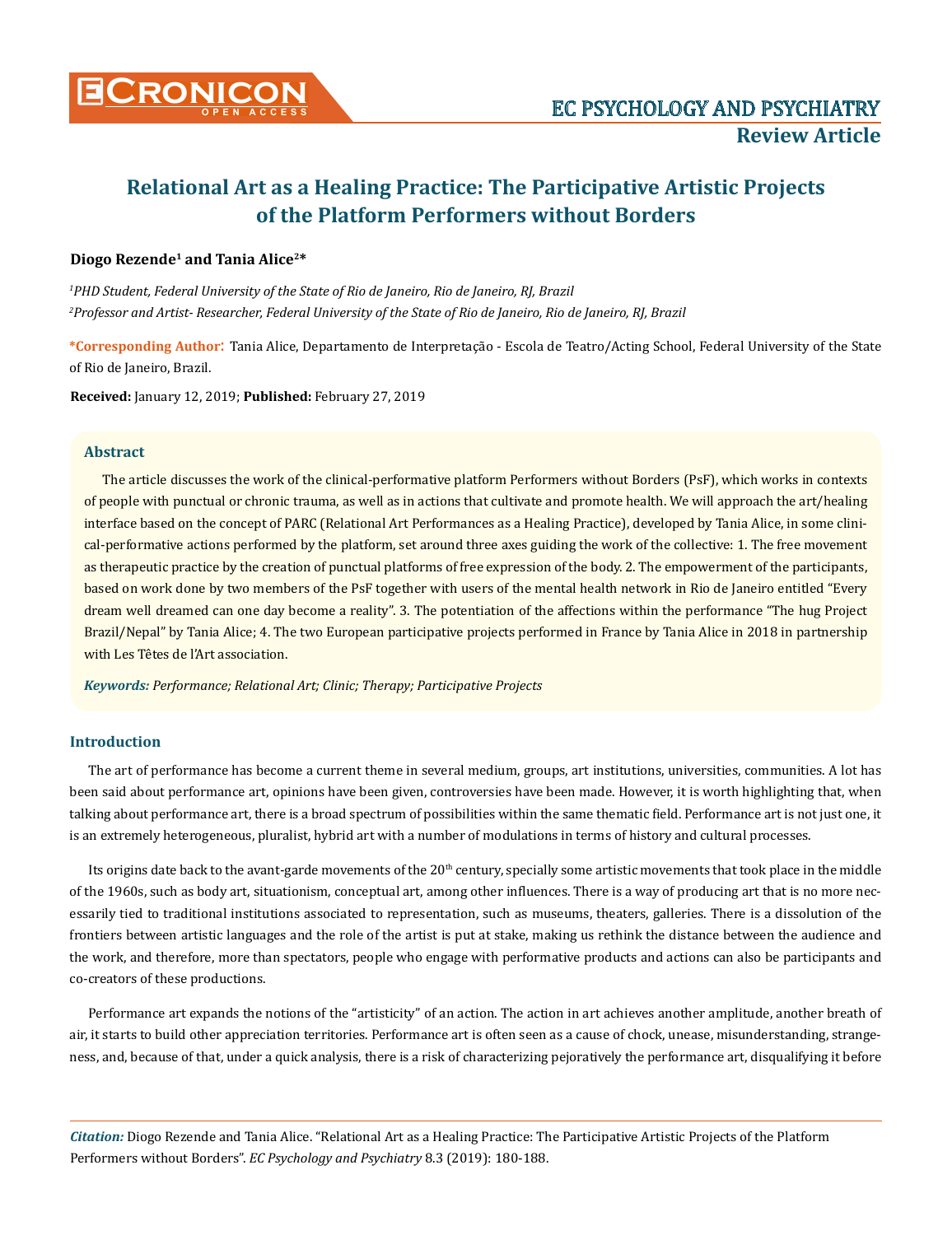### **Relational Art as a Healing Practice: The Participative Artistic Projects of the Platform Performers without Borders**

even trying to understand it. We can understand these reactions before performance art because of an inherent hermeticism to some works, but about that we can say that performance art is breaking a signification and representation field, and such as Gumbrecht [1] suggests, contemporary art is more focused on producing presence than producing meaning, and thus, the performers end up being an important and indispensable species of "cultural complicators" [2].

The definition of performance art itself is hard to be debated, because saying that performance art "is" brings us to a modernist ideal that esthetically categorizes and defines every art movement over history [3]. Therefore, when Austin suggests in his language studies that every speech performs an action when it is spoken [4], performance art is also a process that is made throughout its own path. More than defining, thinking about performance art as a cartographic process that should be analyzed under the contagion of every context where it is implemented, what seems to be the most powerful way to support these discussions.

As it is a kind of art that puts into short-circuit several artistic paradigms, as well as a gallery kind of art easily captured by a mercantilist and fetishized model of distribution, performance art also forges itself through immediately political, social, cultural aesthetics. An example is the way performance art can create a dramaturgy of the city though urban interventions that play, create, produce and toy with what the city itself brings out in its range of events. Therefore we see a mode of production in art that puts the body, aesthetics and politics into direct relation, deinstitutionalizing art, breaking the fourth wall of museums, theaters, and galleries, dissolving the power relation between the artist and the audience, questioning virtuosity and technique.

That way the performer is not interested in just accumulating a number of techniques, training, qualifications, but being able to unleash what is inherently powerful, and the performance arts is forged as a cultivation of what the artist can express about what is powerful in them and in relation to the others. There is not much more interest in exploring fictional situations, and we are starting to see works that have been created in collective, group, ethnic, anthropological, autobiographical contexts.

The modes of action in performance art are vast, varied, with an incalculable freedom of action. Francis Alys, a Belgium performer, invited 500 people of a community in Lima, in Peru, to move in 10 cm a sand dune, without any specific reason but establishing a solidarity network. Tehching Hsieh, a Taiwanese performer, locked himself inside a cell in his studio of a year, staying in there without talking, reading, writing, listening to music, or watching TV, with a hired person to bring him food and a lawyer to testify the action and keeping the key. These are examples of how performance art, after simple and direct propositions, can trigger strategies of affection that are extremely intense and complex.

Fabião [5] will call "performative program" the composition process of the performer. From the classic idea by Deleuze and Guattari [6] "November 28, 1947 - How to make oneself a body without organs", from where the concept of program is the engine for the intensive experimentation of something, Fabião ([5], p. 4, emphasis added by the author) suggests that: [The] program is the engine of experimentation because the practice of the program creates a body and relations between bodies; deflagrates negotiations of belonging; activates a distribution of affections unconceivable before the formulation and implementation of the program. The program is the engine of a psychophysical and political experimentation. Or, quoting an important word to the political and theoretic project by Hannah Arendt, programs are initiatives.

The program is therefore and enunciates the performance art from a simple, direct, and precise compositional plan, with previously stipulated actions clearly articulated. In other words, it is a kind of temporality that is very different from the spectacle, the rehearsal, the choreography, or the improvisation. where what matters is more an exercise of an acute presence in what the performance arts evokes in terms of an occurrence. To illustrate de concept of performative program, Fabião [5] mentions the example of the American performer William Pope L, who elaborated the following program for one of his performances: over the American flag, placed on the sidewalk, eating the Wall Street Journal ("*[Eating the Wall Street Journal](https://www.good.is/articles/eating-the-wall-street-journal)*"*,* 1991). We have a clear, concise, and direct program that triggers an enunciation that simply allows, orientates, and moves the action.

*Citation:* Diogo Rezende and Tania Alice. "Relational Art as a Healing Practice: The Participative Artistic Projects of the Platform Performers without Borders". *EC Psychology and Psychiatry* 8.3 (2019): 180-188.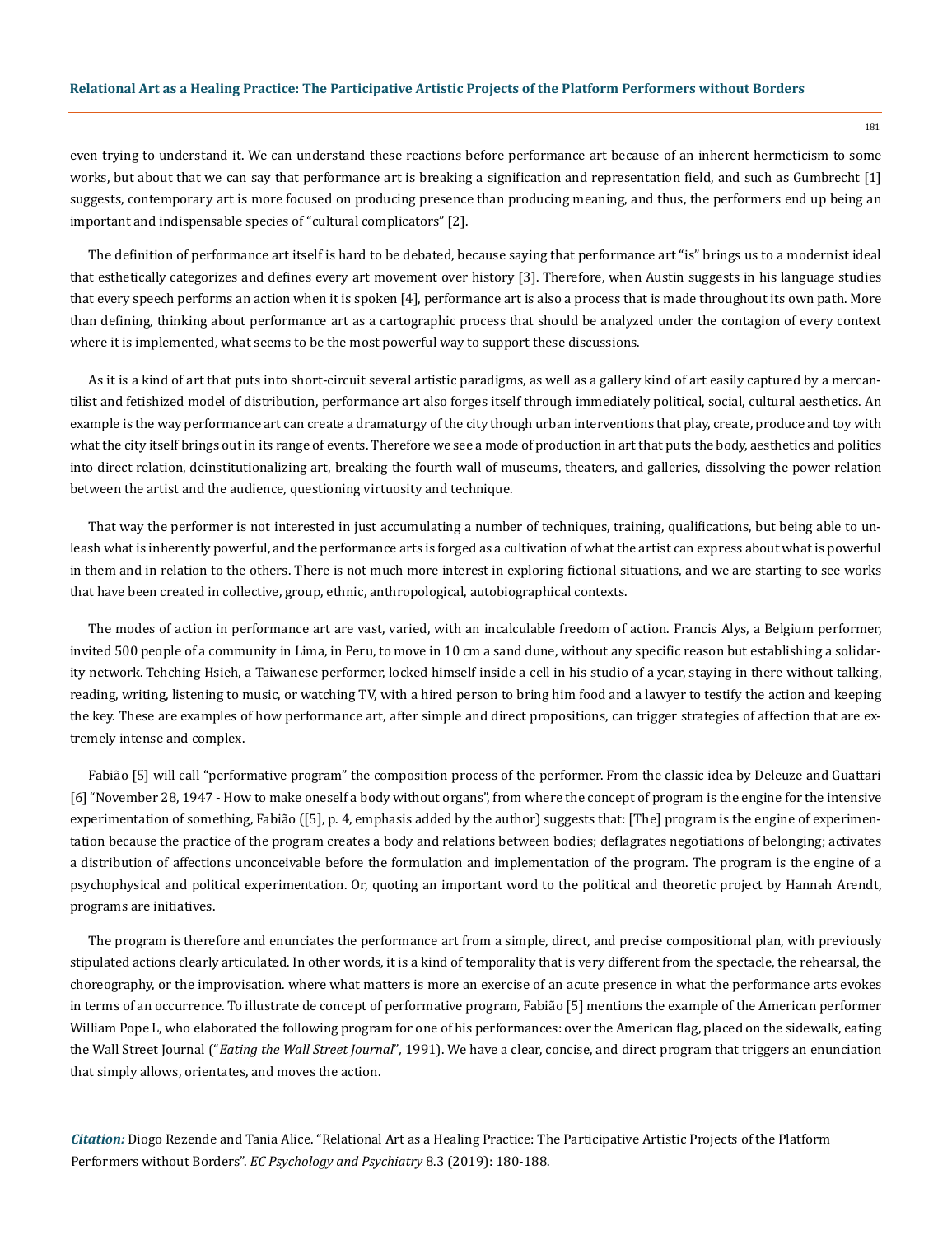#### **The relational dimension of the performance art**

After this brief introduction about performance art, it is clear that we are talking about a wide and heterogeneous dispositive, with a multiplicity of dimensions that embrace action that interfere in different ways in conjunction with social relations. The performances can go through autobiographical, relational, political, spiritual, ritualistic, cultural, scenic dimensions, among so many others, however, these dimensions may or not be intersected and be achieved in concomitance.

It is interesting to us discuss the relational dimension of the performance art. And for that it is crucial to think about the participation guidelines and relationship between the audience, the work, the artist and fruition spaces. Pablo Helguera, in Education for Socially Engaged Art [7], artist, performer and director of Academic Programs of MoMa, New York, can help us trigger some discussions. He suggests fours kinds of participation in the relationship audience-work:

- **1. Nominal Participation:** The spectator participates of the work in a passive manner, seeing paintings or watching a play, what already requires some kind of participation.
- **2. Directed Participation:** The spectator executes a simple task, previously determined by the artist. Example: the work "[Wish](http://imaginepeacetower.com/yoko-onos-wish-trees/) [Trees](http://imaginepeacetower.com/yoko-onos-wish-trees/)" (1996) by Yoko Ono, where the participant writes a wish on a piece of paper and hangs it on a tree.
- **3. Creative Participation:** The participant produces the contents that form the work within a structure previously established by the artist. Example: performative exchange fairs where there is no money circulation, but everyone is invited to suggest and exchange what they want, just like what the collective "[Quandonde - intervenções urbanas"](http://imaginepeacetower.com/yoko-onos-wish-trees/) performs in Curitiba (Paraná, Brazil).
- **4. Collaborative Participation:** The participant collaborates in the development of the structure and content of the work in collaboration and direct dialogue with the artist, as in the case the performer Marcelo Asth, who works with elderly people in the project ["Performanciã](https://www.projetoperformancia.com/)", where the participants elaborate their actions.

Helguera problematizes the modes of participation asking some questions: Am I part of the work by simply entering an art gallery? Or am I just part of it when I am actively involved in the production of a work? These are some complex questions, and the suggestions to think about Helguera's four layers of participation, just as he says, must be seen without a hierarchy in terms of less or more successful when affecting the audience. He points out that those distinctions are just to help clarify a wide range of possibilities that involves participation in art.

However, it is always important to problematize these thresholds that module the participation guidelines, as well as question the modes of action in art that still maintain a certain hierarchization and detachment between the artist and the audience and, aiming to problematize a little these thresholds and experiment blurring theses frontiers, we will discuss the concept of relational art.

Nicolas Bourriaud [8], in his book *Relational Aesthetics*, suggests that the possibility of a relational art, which horizon is the human relations and interactions sphere, creating a radical inversion of the aesthetical, cultural, and political goals suggested by modern art simply for not claiming art from an autonomous and private symbolic space. A contemporary work is no longer considered from a space to be visited, but a duration to be experimented in a launch of unlimited sensations.

Bourriaud recalls the expression "interstice", used by Karl Marx, which designates trading communities that scape the capitalist economy framework for not obeying the law of profitability. Then the interstice would be a space in human relations that, even if more or less placed in the global system, creates other trading possibilities beyond other kinds of trading that are captured by and exist in this system. An action in relational art that inhabits that interstice creates spaces of freedom, creating durations that are the opposite of the durations that sort our lives, favoring sensitive exchanges that are different from the communication zones by the great narratives of power and control.

That way, we see a possibility of working in art where more important than the production of a final piece, is what happens in the interstitial scope, or more precisely, in the relational scope, in what is most powerful between the people involved in this production. We can say that relational art configurates itself as a production mechanism for relations between people, and entering this relational layer, the production becomes more important than the product, the affection exchange and the sharing of a sensitive field between people becomes the driving force of the production in art.

*Citation:* Diogo Rezende and Tania Alice. "Relational Art as a Healing Practice: The Participative Artistic Projects of the Platform Performers without Borders". *EC Psychology and Psychiatry* 8.3 (2019): 180-188.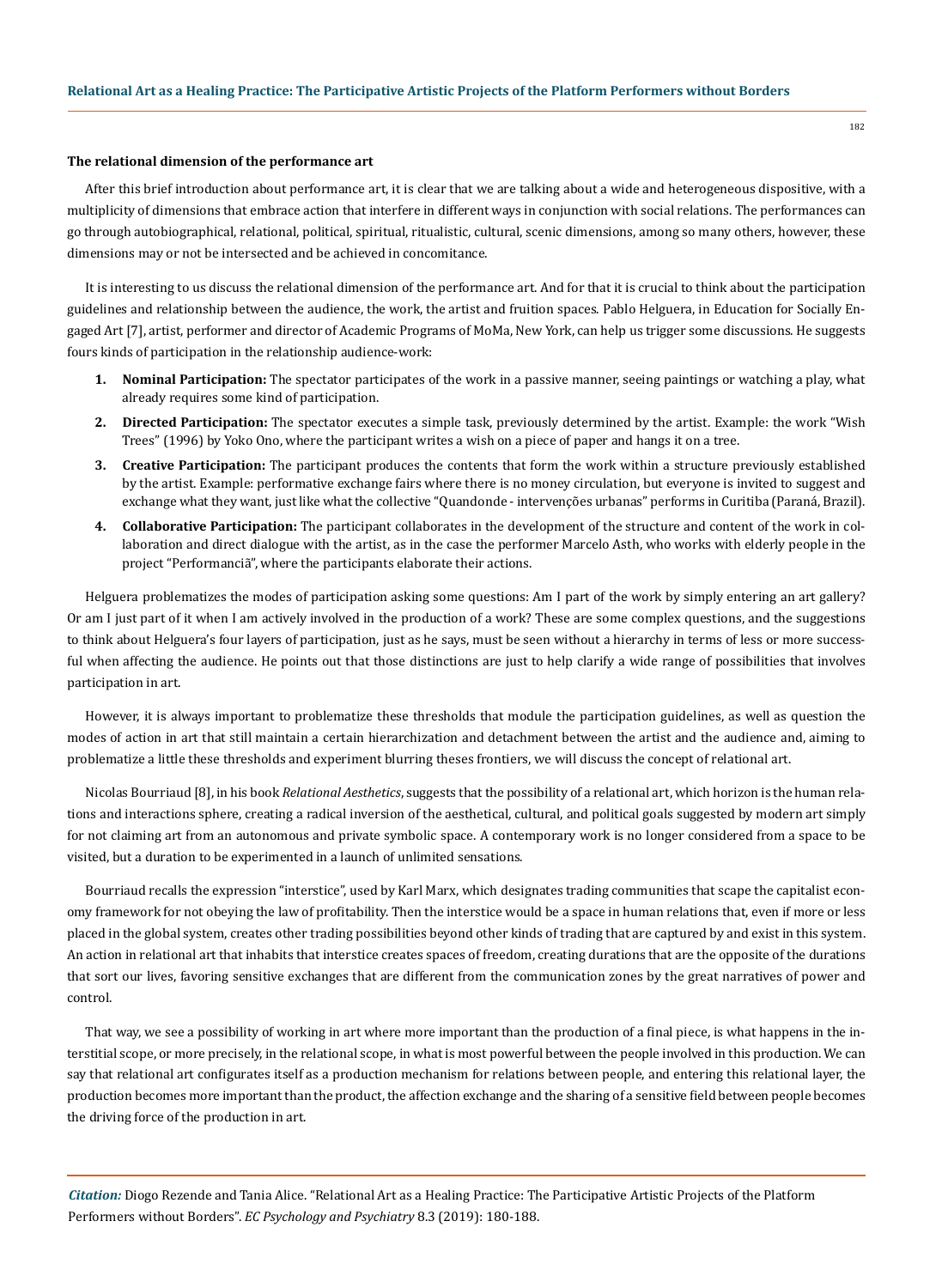This radically breaks the detachment between the artists and viewing audience, and perhaps the artist acts here - using a dearly term for Helio Oiticica and Lygia Clark's last works - as a proposer, much more than an author of a specific piece, therefore it is the proposition of sociability events, or objects that produce sociability, focusing more on a primacy of the relationship than the ready and finished aesthetical product.

However, the creation of relationships is within an extremely complex sphere and, for that, there is still the risk of reiterating relationships that reproduce forms of subjectivities captured by the power structures. Claire Bishop [9], in "Antagonism and relational aesthetics", criticizes the relational practices that do not empower the participants, but reiterate power or consumption relations already present in the society. Belenguer and Melando [10], in "El presente de la Estética Relacional: hacia una crítica de la crítica", also highlight the fragility of some social practices when they do not establish critical relations in front of the current power relations.

In the face of this complex affection network that involves the relation between people and things, it is indispensable to think in a practical way what would the construction possibilities of these relational proposals, so we will work with the performance platform "[Performers without Borders](http://taniaalice.com/performers-sem-fronteiras-chile/)".

### **Relational Art Performance as a Healing Practice (PARC) and the platform "Performers without Borders" (PsF)**

From these reflections about the possible relations and sociabilities triggered by performance art, we focus on a specific piece concerning the performance practices that have some clinical/therapeutic degree or crossing. We call these cross-border experiences PARC (in Portuguese, Performance de Arte Relacional como prática de Cura, or Relational Art Performance as a Healing Practice), a concept developed by Tania Alice [11] and operator to help the understanding of these experiences that see the performance art as a possible healing practice through relational mechanisms triggered by a performer/therapist.

The idea here is to think about PARC as a clinical and therapeutic crossing in the performance. We do not want to simply link the clinical bias as something inherent to the performance art, but to think about which clinical possibilities can be activated in the achievement of relational art mechanisms. In that sense, it is important to highlight the discussion about clinical transdisciplinarity presented by Passos and Barros [12], where we can see a problematization over the disciplines that determine rigid borders in defining its research and action goals. When analyzing the efforts of the last decades to make those borders flexible, we see that attempt in different movements: The movement of disciplines added to handle an object that, for its multifaceted nature, would require different views (multidisciplinarity), or, in another way, the creation movement of an intersection zone between them, to which a specific object would designated (interdisciplinarity). But what we see as an effect, as of multidisciplinarity or interdisciplinarity, is the maintenance of the borders of disciplines, objects, and specially the subject of this knowledge ([12], p. 74).

In that sense, the production of a clinical transdisciplinarity would be achieved in a plan where the subject and the object would arise from themselves, reinforcing the primacy of the relationship between these terms, and therefore it would be possible to actually problematize the limits of each discipline in its freezing and universal points, making these borders instable and always letting pass what emerges as a singularity, or what produces difference in these encounter guidelines between the terms of a relationship. And here our discussion gains another body, because blurring the borders between art, performance art, clinic, therapies, healing practices, becomes our main work motto.

Besides, another important concept that we should highlight in this discussion about PARC is the healing concept, because it is not our goal to say in savior tone that performance art can heal traumas and other symptoms alone within the work. Maybe thinking about the healing concept from health practices, such as the traditional Chinese medicine, the Ayurvedic medicine or yoga, which points healing much more like every practice that cultivates health and feeds what the human being has most powerful, could be used more as intercessor than a common-sense concept of healing as a mere termination of symptoms. In other words, in our works we see the healing process much more as the cultivation of health or a cultivation of practices that could result in health by contagion from the relational experience itself.

*Citation:* Diogo Rezende and Tania Alice. "Relational Art as a Healing Practice: The Participative Artistic Projects of the Platform Performers without Borders". *EC Psychology and Psychiatry* 8.3 (2019): 180-188.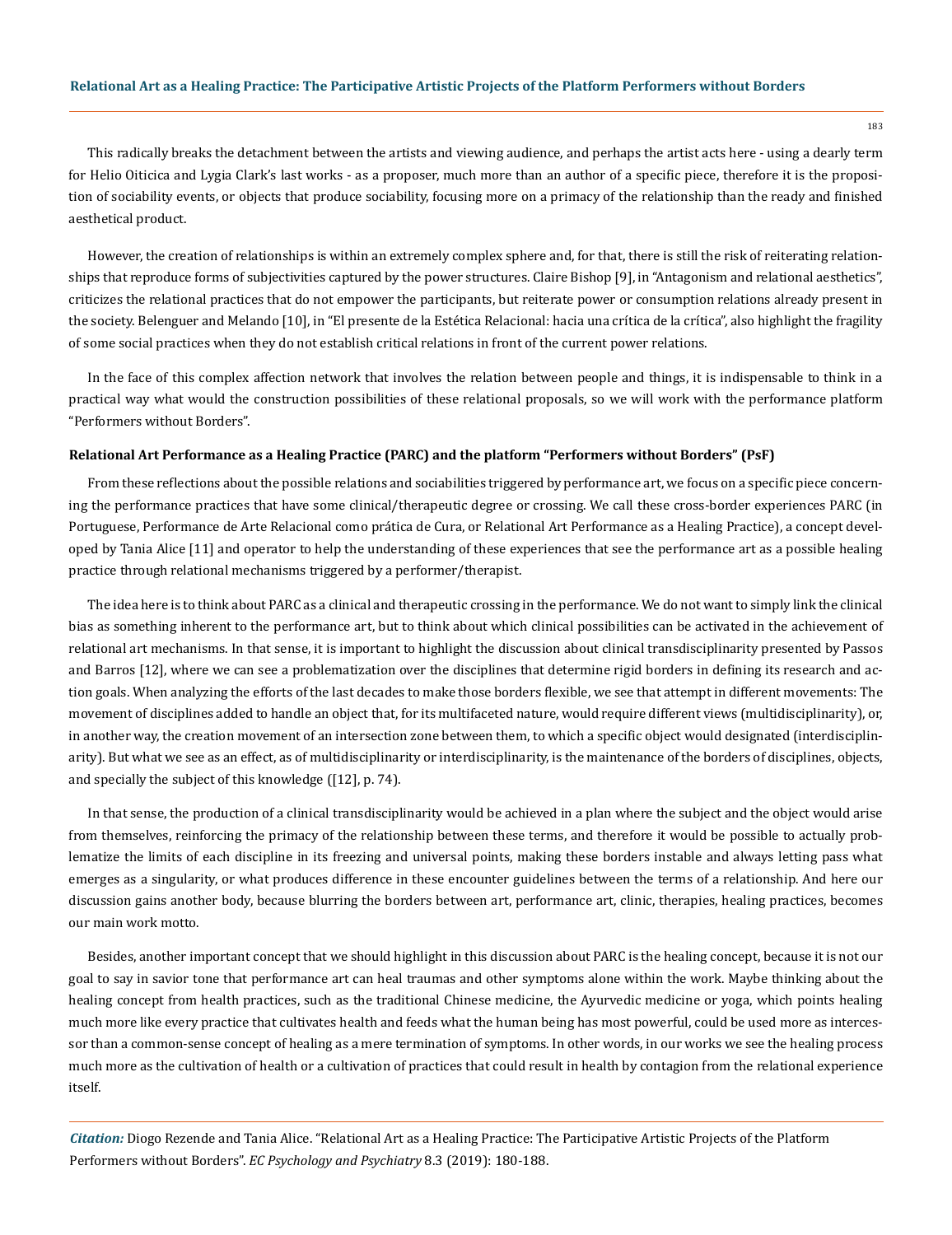We can then illustrate this PARC concept better, and for that we will use the work of the platform Performers without Borders, a platform made up of performers/intervenors who are mutually interested in the elaboration of actions that could act in the contamination zone between artistic and social, clinical/therapeutic, ecological and spiritual projects. When uniting artists who are researchers and perform artistic participative interventions within the PARC concept, the Performers without Borders (PsF) aims to act in situations where there is space for collaborative working actions based on the respect for difference and cultural identity, suggesting artistic interventions that act, in a constructive way, on the individual or group management of traumas and on the construction of processes of peace. Trauma triggering situations are part of the acting scope of PsF, such as armed conflicts, natural, environmental and social catastrophes, as well as day-to-day situations in actions of health cultivation and promotion. Within the platform, the artists elaborate their action proposals together with the collaborators that live in the pursued realities, establishing connections and partnerships for the strengthening of thought and collective action, in a process that, diving in the experience, aims to manage subject and object, theory and practice in the same co-emergency plan.

Currently the platform meets in person fortnightly at the home of a group member and is periodically open for new members. This platform's construction process has been developed in a collective, ecosophic, relational, constructivist, transdisciplinary, complex and systemic line of thinking from cartographic and somatic procedures that aim to: establish cartographies of what emerges "in" and "from" the body; the research of somatic-performative procedures of action in the world; the study and mobilization of the resources provided by the communication as a relational mediator; the reflection about a possible training for this artist. The space of encounter is presented as a space for crossing instrumentalizations and mutual potentiation, within the construction of a safe universe for sharing of experiences, questions, and doubts, which facilitates the process of individual artistic-interventive guidance of each member of the group.

Right now the platform permanently consists of Diego Baffi (performer and professor at the State University of Paraná, FAP/UNESPAR, and PhD student and the Federal University of the State of Rio de Janeiro, UNIRIO), Diogo Rezende (performer, dancer, therapist, and PhD student at UNIRIO), Marcelo Asth (performer, creator of the project Performanciã, and PhD student at UNIRIO), Gilson Moraes Motta (theater director, shadow play artist, and professor at the Fine Art School of the Federal University of Rio de Janeiro, UFRJ), Fernanda Paixão (clown and Master's student at UNIRIO), Tania Alice (performer, somatic experience therapist, professor-coordinator of this research project at UNIRIO), and Ana Raquel Machado (performance art assistant in the undergraduate program of the Federal University of the State of Rio de Janeiro, UNIRIO).

#### **Recent actions by the Performers without Borders**

At this point, more than making a list of the performative actions performed by the platform, we intend to take as starting point three transverse axes of the performed actions: the free movement, the potentiation of affections in relational art and the empowerment of the participants in relational art actions.

## **The free movement**

One of the common axes of the actions performed by the platform consists in suggesting spaces where listening to themselves and their body, and the expression of what emerges from it is a regulatory practice. The first experience in that sense was the development of the performance ["Dança livre para todos](http://taniaalice.com/danca-livre-para-todos/)", performed at the Dominican Republic International Festival in 2013, at the 1000 in 1 International Festival in 2013, in Rio de Janeiro, and after that, in partnership with Diego Baffi, from Curitiba, who had been doing the performance "[Espaço disponível para dançar"](https://www.quandonde.com.br/espaco-disponivel-para-dancar) at Curitiba's Mostra p Arte, curated by Fernando Ribeiro. In this performance, firstly a workshop is offered and then a free dance performance is spaces, where a free and open space is provided for dancing, making an invitation to anyone interested in sharing the experience of dancing together.

Inspired by the contemporary dance of Gabrielle Roth's [5Rhythms,](https://www.5rhythms.com/) for 2 hours, guided by songs that mark these 5 rhythms, the body goes into a regulation process through preparation, activation, and integration. There are no rules for this dance besides listening to the body, not worrying about how you dance, lowering the judgment and adjectivation filters. "Ugly dancing with lots of drooling" is some

*Citation:* Diogo Rezende and Tania Alice. "Relational Art as a Healing Practice: The Participative Artistic Projects of the Platform Performers without Borders". *EC Psychology and Psychiatry* 8.3 (2019): 180-188.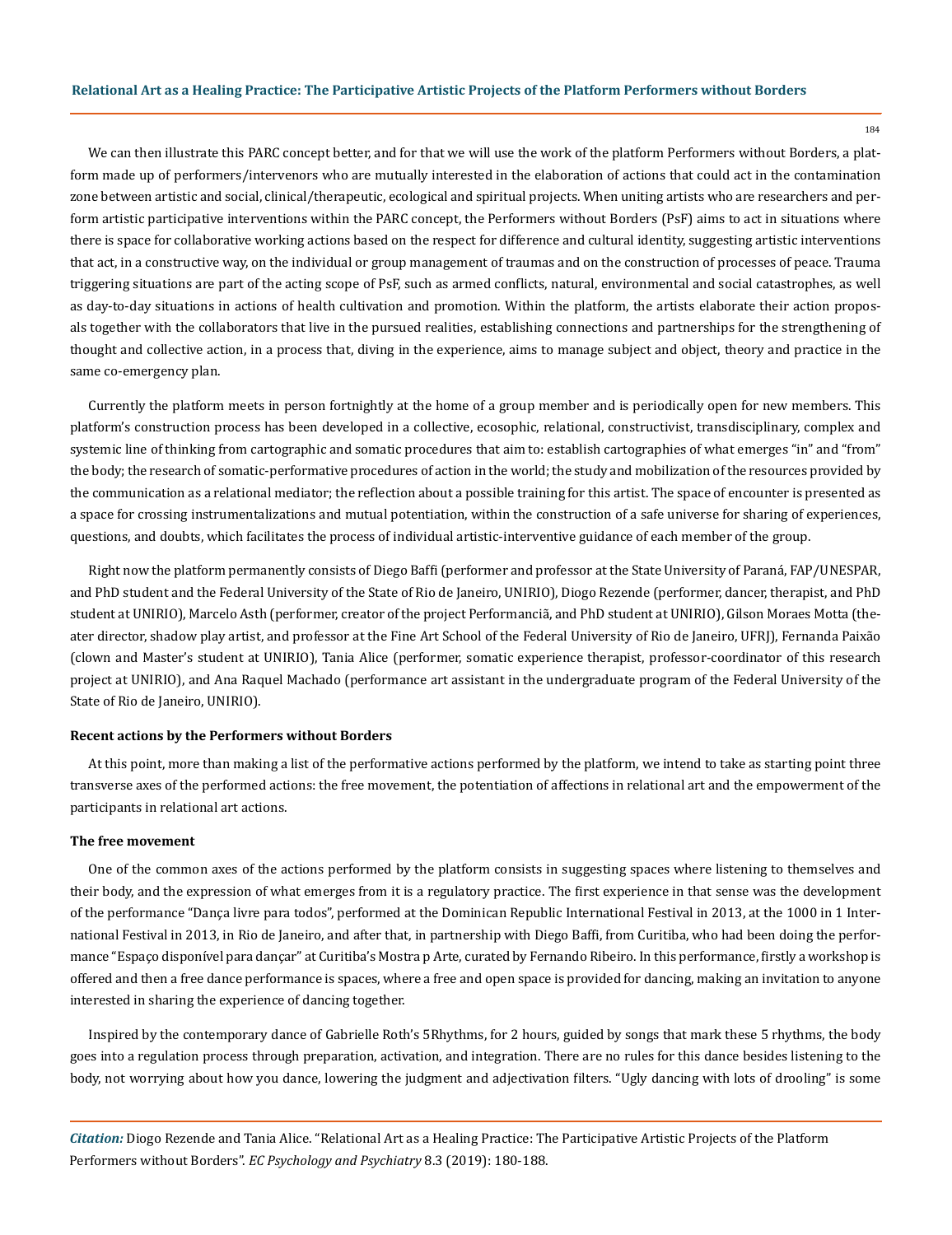kind motivational motto for this work. Dancing, in that sense, is like a moving meditation, during which the body can express itself in a spontaneous way. According to what Gabrielle Roth points out (2016, [online\)](https://www.5rhythms.com/gabrielle-roths-5rhythms/), creator of 5Rhythms: When we practice 5Rhythms, we learn to creatively express aggressiveness and vulnerability, emotions and anxieties, edges and ecstasies. It reconnects us to cycles of birth and death and hooks us into humanity and the spirit of all living things. […] 5Rhythms transcends dance. The movement is the medicine, the meditation and the metaphor. Together we peel back layers, lay masks down, and dance till we disappear...<sup>1</sup>

The combination of this practice with the SE<sup>2</sup> resources was analyzed by Tania Alice and Diego Baffi [17] in "Traga seus problemas para a arte! Performances de arte relacional como cura", that shows how the different phases of *5Rhythms* (flowing, staccato, chaos, lyrical, and stillness) correspond to the nervous system curve in its regulation process. This work was performed in other occasions by Tania Alice and kept being performed weekly with a constantly open group for free at UNIRIO between 2014 and 2016.

## **The potentiation of the affections in relational art**

The performance "The hug Project Brazil/Nepal" was created by Tania Alice after the earthquakes that happen in Nepal in April 25 and May 2, 2015. This action came from a feeling of impotence in front of those events and the alarming news that international donation were being deviated by the Nepalese government. In that sense, the following question resonated in the performer: What would be possible to be done that could express this solidarity seen in those international donations that at the same time could not be deviated and corrupted by the Nepalese government?

"Pick a 5, 10, or 15-minute hug. Come to deliver your hug. On July 5 I'm flying to Nepal and I'm delivering the hug in person to the recipient that you chose or visualized during the hug". These were the words of a poster that the performer carried with her for five straight weeks. Seated in squares, waiting rooms, public transportation, festivals, different meetings, day after day, she collected long hugs. After every hug, the person who delivered the hug could choose the person whom the hug was destined to. Sometimes it could a vision that they had during the hug ("I saw a seven-year-old boy wearing green clothes"), sometimes it could be a rational choice ("I want my hug to be delivered to a seventy-year-old woman, a child, a mother etc."). That way, during the months of May and June of 2015, the performer collected 605 minutes of hugs from Brazilians to 124 recipients inhabitants of Nepal. On July 5, together with other health professionals, Tania Alice flew to Nepal with printed photographs of the senders in envelopes for their recipients. In Nepal, with the help of a local artist/ interpreter, she went on foot, by bus, van, or scooter looking for the 124 recipients. She found children, groups, elderly people, adults in the most diverse regions of the country and in diverse social-economic, sanitary, and health situations. Some hugs were also destined to plants and animals. For every delivered hug, a photography with the delivery confirmation were sent for the sender. The performer went back to Brazil in August 5, 2015. The 124 hugs had reached their recipients. This performance is registered in a memory game made from the hug pairs between Brazil and Nepal and was launched in December of 2016 in Rio de Janeiro.

# **The empowerment of the participants in relational art actions**

During the second semester of 2015, Diogo Rezende and Tania Alice, in articulation with the occupational therapist Roberta Carvalho from the Psychiatric Center of Rio de Janeiro (CPRJ), regularly attended the creation in art and body workshops guided by Roberta herself together with the users of these metal health service.

From that work, the creation of a relational performance was articulated with those users, built in a collective manner, and posteriorly were presented at the 10<sup>th</sup> Social Medicine Seminar of the University of the State of Rio de Janeiro (UERJ).

1 For more information about the 5Rhythms, see Roth [13,14].

2 Somatic Experiencing, somatic technique for the resolution and healing of traumas created and based by Peter Levine [15,16] that the performer Tania Alice uses in some of her performative actions.

*Citation:* Diogo Rezende and Tania Alice. "Relational Art as a Healing Practice: The Participative Artistic Projects of the Platform Performers without Borders". *EC Psychology and Psychiatry* 8.3 (2019): 180-188.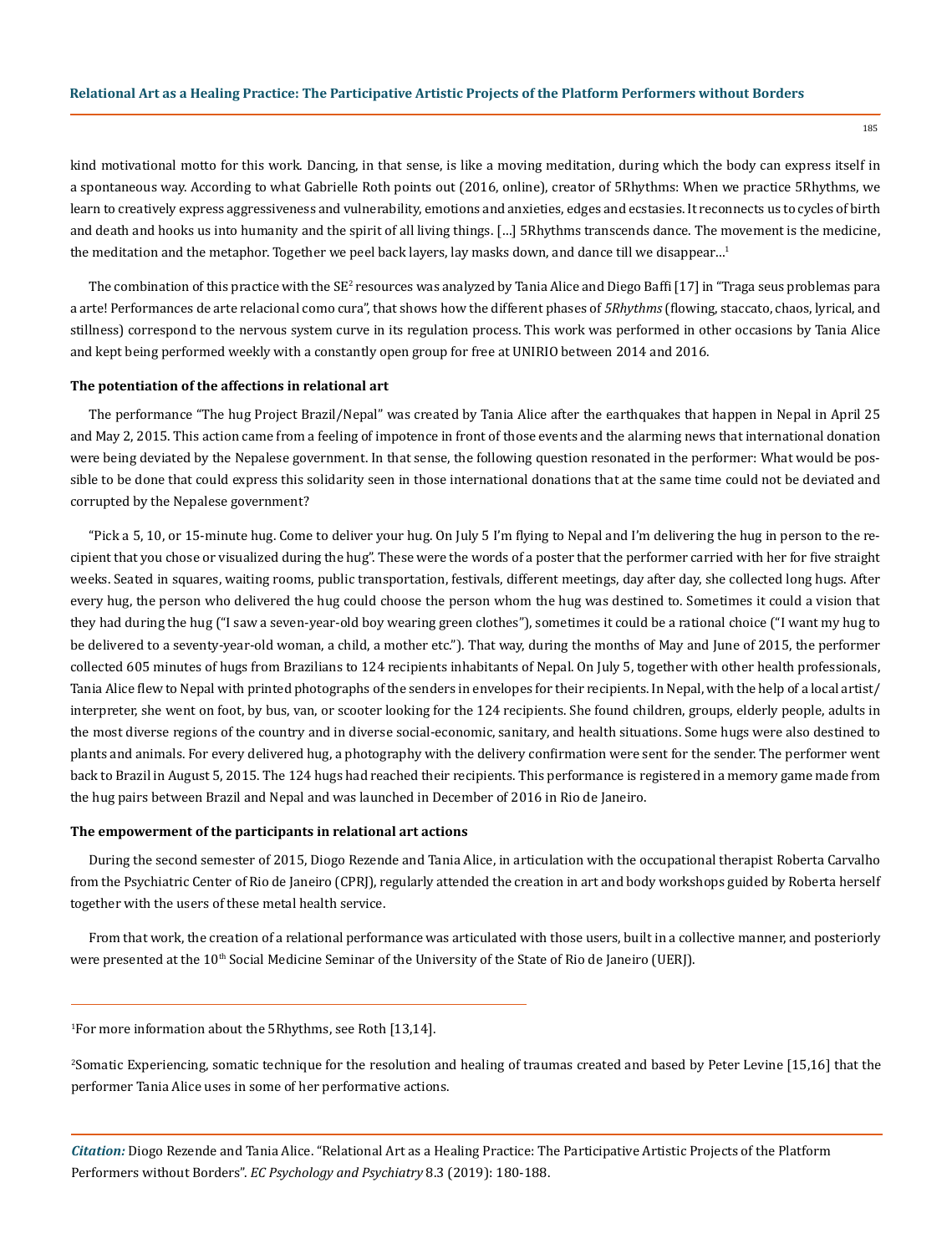### **Relational Art as a Healing Practice: The Participative Artistic Projects of the Platform Performers without Borders**

The CPRJ users who attended this group had a long history of mental health treatments, some of them with long periods of hospitalization, and all of them with a certain chronicity within their treatments. That way, a bonding work was made from what the users were interested in the artistic proposals to the group guided by Roberta. And after attending these groups weekly, Diogo and Tania suggested the creation of a collective performance by the users themselves. The group was big, with approximately 25 users, and among them, four of them expressed an interest in building a collective performance.

From then on, we started a weekly creation work with those four users, clarifying the proposal to perform this action to the health professionals attending the  $10<sup>th</sup>$  Social Medicine Seminar of UERJ, what got us really motivated. In our meetings, every four of them expressed what they liked to do the most and what they would like the most to share with the health professionals attending the event at UERJ.

In the end we came to the collective action "[Every dream well dreamed can one day become a reality](http://taniaalice.com/todo-sonho-bem-sonhado-pode-um-dia-virar-realidade/)", a name created by one of the users to the performance where every one of them, during an entire afternoon of the event at UERJ, could share with the health professionals that were present at the event what they liked to do the most: a joint poetry creation roundtable, a talk about the political situation of the country, a roundtable about electronic devices and informatics, and an invitation to wash the dishes with some great conversation to pass the time.

The challenges of the work in mental health are immensurable, and the deinstitutionalization is something to be done on a daily basis, but there, during an entire afternoon of an academic event with lectures and work presentations, another trading guideline between health professionals and mental health users could be established. And so, the protagonism of that performance was taken over for this complex, rich and a lot of times suffered subjective landscape of these four performers.

#### **The healing field establishment by the collective creation**

In the year of 2018, two other projects were performed by Tania Alice in Marseille, France, in partnership with Les Têtes de l'Art. Both projects showed how the cooperative strength acts as a healing and social reconstruction factor, both of them based on the collective intelligence and creation. The first project, called "Dans ma Maison" ("Inside my House") were part of the European project Art4Act/Erasmus+ of fight against discriminations and racism. In this project, there was firstly a training in socially engaged art for social workers in a performance workshop offered by the performer. After this workshop, the workers took the performative creation project to their young people and migrant groups and worked in little groups which they were involved for years, supervised for three months by Tania Alice and the project assistant, Aziz Boumediene. The artistic goal proposed by the performer was recreating together a big open-air furnished house to where the passers would be invited to share domestic-poetic experiences with the performers/young people/workers, elaborated all by themselves. That way, they created an open-air office with discussions via Skype about racism and discrimination with people of various countries, a karaoke-shower, a colored ball pit, a participative kitchen with peanut shell mandala workshop, a living room with temporary family photographs, a bedroom with sharing of secrets about discrimination moments, a children bedroom with living stuffed animals. All teenager and young adult groups of every background created a room of the house, offering relational performances, poetic experiments, and life stories sharing. The installation took place at the event Les Dimanches de la Canebière on February 2, 2018, from 3 P.M. to 5:30 P.M, in Marseille, and counted on the attendance of a numbered audience. The migrants and teenagers could offer a welcoming place collective created by themselves, inverting the role of reception, traumatic to most of them. Collectively, they invented a house where everyone live together for some hours ins a joyful and including atmosphere, establishing a world that existed in the participants' dreams and become real for some hour, despite the overwhelming macro-politics.

The second project, called "Tour de Danse" ("Dancing Tower"), also produced by Les Têtes de l'Arts association and conceived by Tania Alice, was part of a bigger project, called "Culture for Solidarity", implemented by the European Commission in seven pilot-cities in Europe with the caption "How the Art of with can put Europe back together". Within this project, Tania Alice developed a delivery dancing project in the building Bel Horizon, asking the residents to dance with each other, in their own way, to their favorite songs inside their

*Citation:* Diogo Rezende and Tania Alice. "Relational Art as a Healing Practice: The Participative Artistic Projects of the Platform Performers without Borders". *EC Psychology and Psychiatry* 8.3 (2019): 180-188.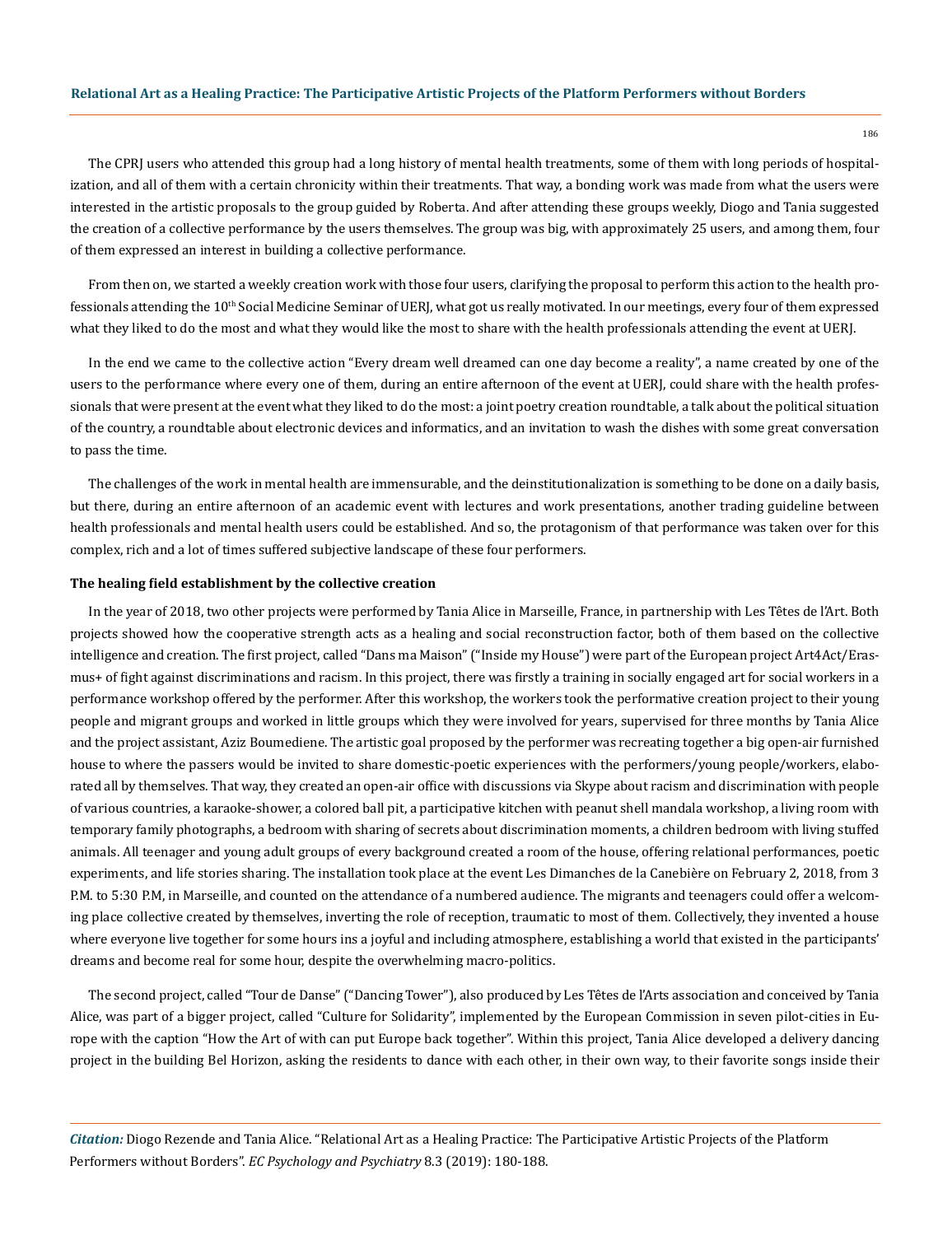homes. After each dance, a photograph would be taken by the participants and the performer. After that the photo would be hanged on the property lobby in the place of a tower apartment, reconstructed with masking tape on the entry door glass, where photographs were hanged little by little, stimulating the participation of the other residents. By the end, there was a collective party organized on the tower lobby, where the DJ played all the residents' favorite songs, celebrating the common challenge: making the tower dance. In that case, the collective creation was also a ferment for healing, creating relationships, connections around a common goal. In both cases, the field of healing is established by the connections produced by the collective creation.

# **Conclusion**

Far beyond the so-emphasized "performer's body", "dancer's body", and "artist's body", the expanded time-space by the somatic-performativity transforms a coercive virtuality (disguised in consumption reality) into a transgressive and somatic reality (through an aesthetical virtuality), emphasizing the sense-perception and the connection with and in the whole ([18], p. 4).

Ciane Fernandes has been working in the Post-Graduate Performing Arts Program at the Federal University of Bahia the proposal of a somatic-performative research (PSP), and with that proposal we have a kind o research where the practice is not a study object anymore, on the contrary, the practice is a research method itself, in other words, it is a kind of research where the practice is the main and organizational axis of the research experience. However, beyond this practical angle, there is also a somatic angle in this research proposal. It is taking the somatic conception of these practices, a somatic conception which axis is the living experience as a whole (pulsations, sensations, images), as well as every connection between what is inside and outside, what is mobile and steady etc. Besides an integration of the physical, emotional, cognitive, cultural, spiritual, and social levels [18].

Ciane Fernandes emphasizes however that is not necessarily about applying somatic education techniques nor studying performance art to be considered a PSP, because the fundamental thing is to take the corporeality as a somatic, autonomous, and relational whole. The modus operandi of this kind of research takes the creative somatic connections as its guiding axis. There is an amplified conception regarding a somatic experience, there is a somatic-performative perspective that takes the research experience to the amplitude of the living practice in and with the space-time whole.

Bearing in mind the works of the platform PsF presented here, we can understand in a general matter that are three common overpassing concepts between all of them, namely: the clinic, the somatic, and the performativity. From these three concepts, Diogo Rezende has been elaborating in his PhD process in Performing Arts at UNIRIO the concept of somatic-performative clinic. It is a practical and conceptual work that allies the transdisciplinarity of the clinic with some somatic education perspectives and the performative paradigm in contemporary art to think about the body and the relation between bodies raised by different relational art works.

A version of this clinic will be installed by the Performers without Borders at UNIRIO in the first semester or 2019 to assist the university students, acting a prevention program against depression, anxiety and suicide, with the idea of expanding the clinic to other universities along the year [19].

In the contagion of those works, it is important to highlight the indefinite article "a", as well as the word "version". We talked about a somatic-performative clinic, because it is not about a proposal or a defined and finished clinical model. It is about an experimental proposal made in its own happening process, and, in that sense, we could say that the works performed by the platform PsF put us in a place of cultivation and promotion of a health, a health that is held by relational perspectives that could foster sociability and sensitive sharing between people.

# **Bibliography**

- 1. Gumbrecht Hans Ulrich. "Produção de presença: o que o sentido não consegue transmitir". Rio de Janeiro, PUC Rio (2010): 206.
- 2. [Fabião Eleonora. "Performance e teatro: poéticas e políticas da cena contemporânea".](http://www.revistas.usp.br/salapreta/article/view/57373) *Sala Preta* 8 (2008): 235-246.
- 3. [Alice Tania. "Diluição das Fronteiras entre linguagens artísticas: a performance como \(r\)evolução dos afetos". Catálogo Nacional](https://www.academia.edu/31302737/Diluic_a_o_das_fronteiras_entre_linguagens_arti_sticas_a_performance_como_r_evoluc_a_o_dos_afetos)  [\(2013\).](https://www.academia.edu/31302737/Diluic_a_o_das_fronteiras_entre_linguagens_arti_sticas_a_performance_como_r_evoluc_a_o_dos_afetos)

*Citation:* Diogo Rezende and Tania Alice. "Relational Art as a Healing Practice: The Participative Artistic Projects of the Platform Performers without Borders". *EC Psychology and Psychiatry* 8.3 (2019): 180-188.